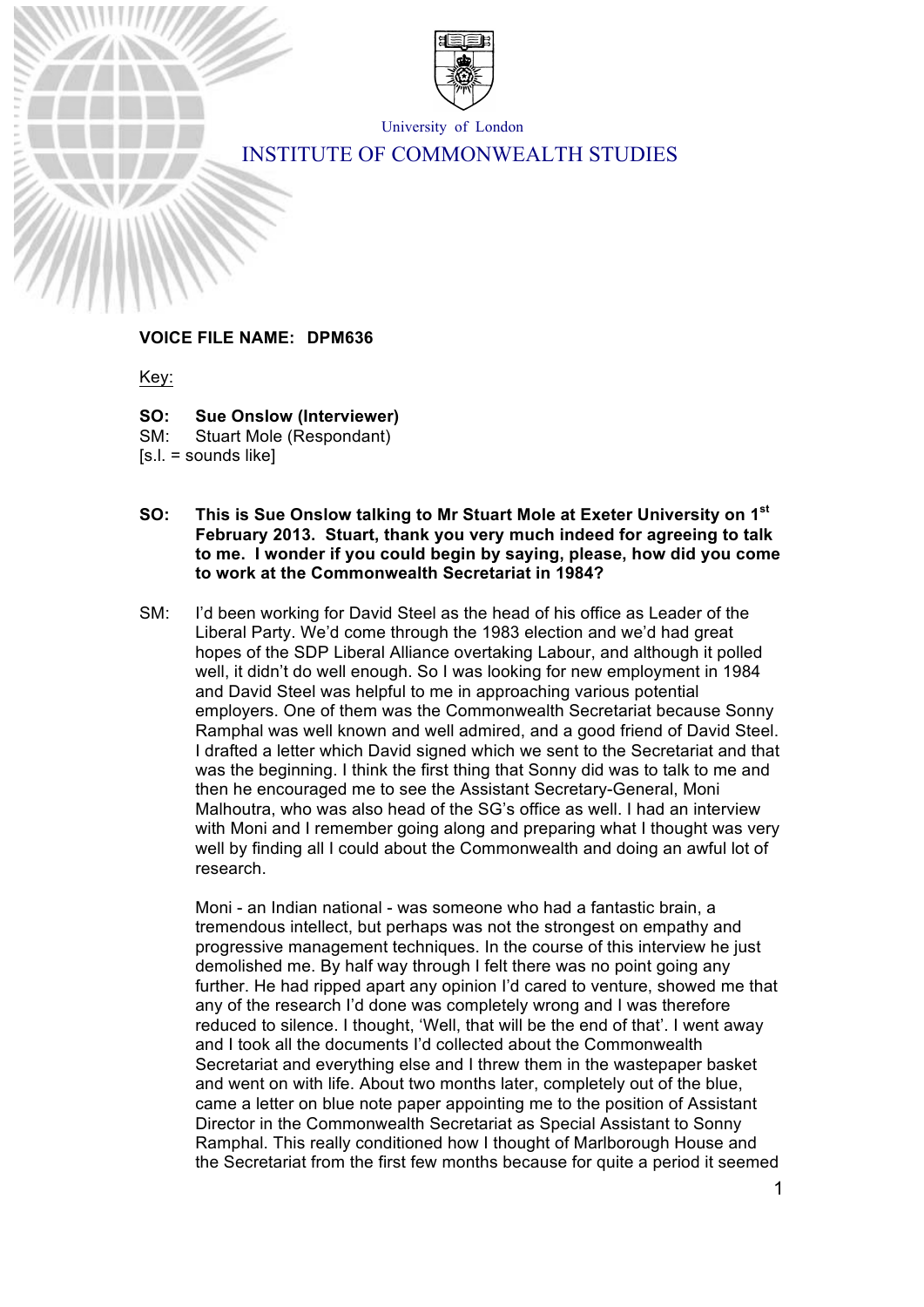as though some terrible administrative error had been made and that I was there under wholly false pretences.

# **SO: [Laughter]. He wanted a different Stuart Mole?**

SM: Yes, it must have been or my name had somehow got transposed on to the appointment document because the first two or three months I was completely at sea and the Secretariat seemed to be wholly alien to me. It was only when I talked later on to other people about their experiences coming into the Secretariat that I realised they were saying exactly the same thing.

## **SO: So this was Moni Malhoutra's interviewing style?**

SM: Moni Malhoutra's interview left me feeling about two inches tall and with the profound feeling that he had nothing but the utmost contempt for me and my abilities. Therefore I couldn't conceive that he would possibly want to appoint me to anything. But I think that the sense of bewilderment that a lot of people had, and possibly still have, in coming into the Secretariat is to do with other things as well. It's not only to do with a rather arcane appointment procedure which now may be a lot better, a lot more efficient and a lot more ordered, but also to do with being inducted into some fairly strange processes.

#### **SO: What was the arcane appointment procedure when you first arrived?**

SM: As far as appointments to the Secretary-General's office were concerned, as this story illustrates, there were no elaborate procedures. It was simply within the fiat of the Secretary-General as to whom he cared to appoint, and you would have to describe those appointment procedures as pretty rudimentary. I was involved in the recent Director of the Secretary-General's office, being invited to sit as an external member on the appointment panel. I found the procedures were a world apart from my experiences then, and much better today. They included written work and exercises and so on which seek to test some of the key characteristics needed of a private office person. So we're in a different world now.

## **SO: Had that new world started to emerge by the time you left the Secretary-General's office?**

SM: It had painfully begun to emerge, yes. Along the way the Secretariat had been subject to periodic external review (and indeed is just emerging from the latest bout) but it also has had internal consultants and internal review too. So gradually the Secretariat has acquired better procedures but it very much depends on the management style of the Secretary-General in terms of what they deem to be proper for the organisation that they're running. Not many have had particular skills in that regard. They're interested in leadership but being a good leader is not the same as being a good manager. I think that to the extent that successive Secretaries-General have been good managers, it is entirely coincidental. Or incidental, perhaps I should say.

## **SO: So just going back to your arrival back in 1984, this was not a well-oiled diplomatic machine then?**

SM: No. It obviously had some fairly established procedures which had been drawn from the British system and so there was a slight sense of stepping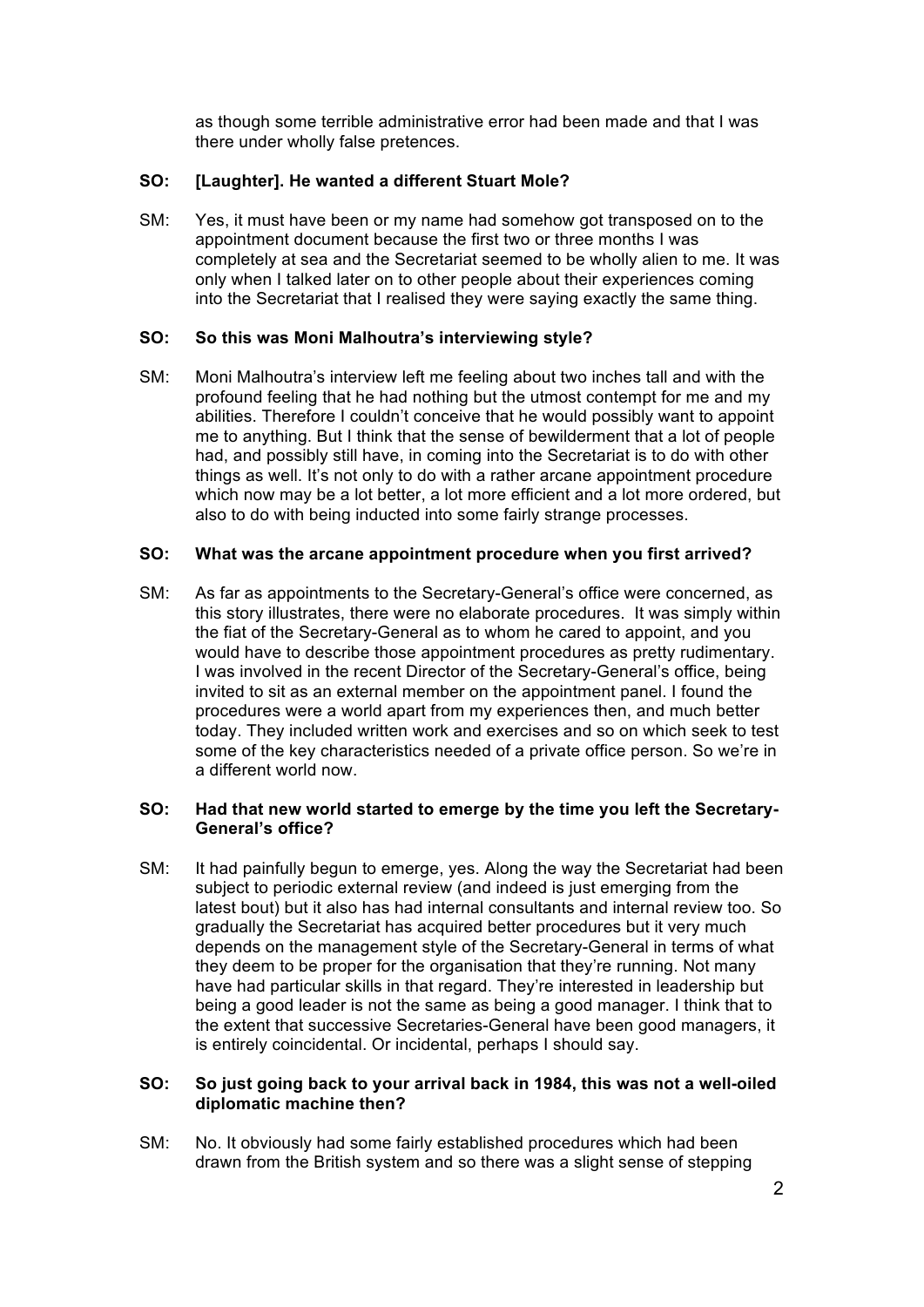back into a kind of different time. The British civil servants were used quite extensively in the first year or two of the Secretariat's life. They had to help deliver, what in '65-'66, were three Prime Ministers meetings. There was one in 1965; there was the special meeting in Lagos in '66 and then there was another one in the autumn, in September 1966.

# **SO: Yes, it was back in London.**

SM: So that is something that the fledgling Secretariat couldn't possibly cope with alone. So there was a big British influence at the beginning, even though it was an independent Secretariat. I think some of these British practices endured. We always used to have treasury tags and some of the procedures for making copies of things which seemed to me to be from the British system, but probably would have been from a fairly old fashioned British system.

# **SO: From the India Office?**

SM: Yes, that sort of stuff. Sonny is a great man and was a great Secretary-General, and he basically talent-hunted people. He saw people who could make a contribution and he made sure they came to the Secretariat and worked for him. So that's precisely what happened with Sir Peter Marshall, for example. Sonny went to Geneva to discuss the campaign for the Common Fund. Peter Marshall was enthused to work for Sonny but also Sonny spotted him as someone who could be useful to the organisation. Chris Laidlaw, the New Zealander -

# **SO: Your predecessor.**

SM: - my predecessor, yes, he was in a diplomatic position in Paris. He came to work for Sonny at about half the salary; and it was simply because he was head hunted and he wanted to work for such an inspiring figure. It did mean that the management procedures were rather few and far between. I got the impression that the management arrangements were there to make sure that the Secretary-General's wishes were carried out. So the finance department and the personnel department would very much take the guidance of the Secretary-General and what he wanted.

# **SO: Was the same true of International Affairs Division and Strategic Planning and Evaluation?**

SM: Strategic Planning and Evaluation didn't exist at that point. That came in, during Chief Anyaoku's period as a result of the management review following the 1991 High Level Appraisal, I think. So I think that would have been about 1992 or 1993. International Affairs Division was, I think, very much lead by the Secretary-General (and through the private office) setting the agendas. There would have been some things that IAD would have been doing, for instance a regular monitoring presence at the United Nations, various kind of international assignments and contacts that they would have had which they would do as a matter of course. But their agenda, I would have said, was very much set by the Secretary-General.

# **SO: Was Moni Malhoutra himself recruited by Sonny Ramphal?**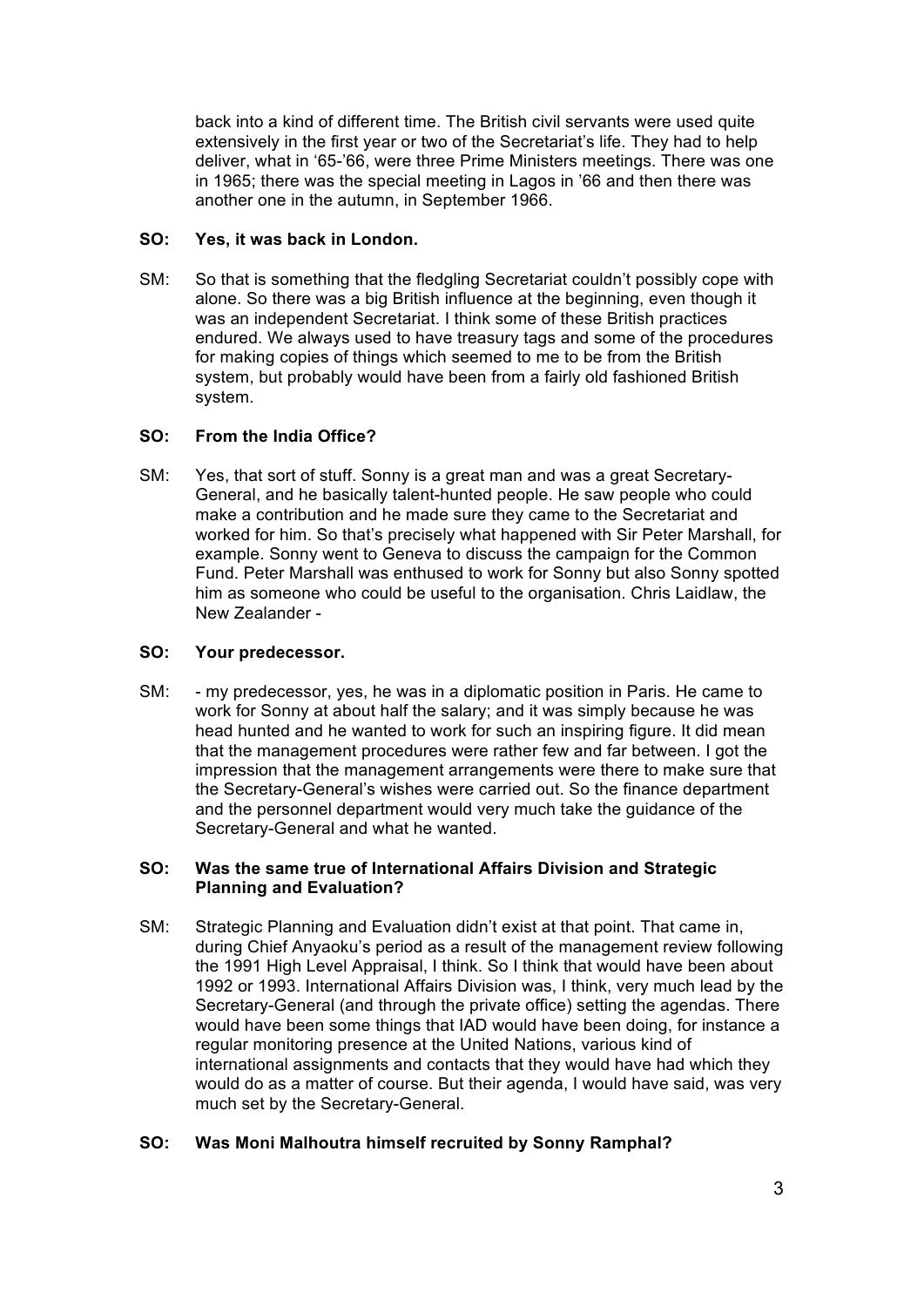SM: Yes indeed. He was at that point running Mrs Gandhi's private office and again I think Sonny spotted someone who could be enormously helpful and duly recruited Moni. Moni was very much Sonny's enforcer and he had the authority and the status to go with it. There were tensions, difficulties resentments with the Deputy Secretaries-General from time to time, but Sonny's leadership was the overriding factor. Moni had a brilliant mind and was, in lots of ways an excellent advisor for the SG but he treated many of his subordinates, including me, in a less than ideal way and some of us still have the scars!

None of this may have mattered except for the fact, in Moni's case, that at the very end of Sonny's term, in '88 or '89, the question of the Deputy Secretary-General (political) position came up, as a vacancy had arisen.

#### **SO: In 1989 it would have been Chief Anyaoku, as he was being proposed for Secretary-General then.**

SM: That's right. This was to fill Anyaoku's position and I am sure Sonny wanted Moni to be elected as the Deputy Secretary-General. Now at this point - and this is something that Emeka later changed - Commonwealth governments elected the various Deputy Secretaries-General. So the Secretary-General was elected by governments at CHOGM but the Deputy Secretaries-General were also elected by governments, though at a London inter-governmental meeting Emeka changed that because he said, "Look, I need to have the authority to appoint my own deputies and all my staff." This was an interesting and valuable development but in the case of Sonny that hadn't yet happened. So Moni was proposed, amongst others, to be the next Deputy Secretary-General, but was surprisingly beaten by the Australian nominee, Sir Anthony Siaguru, from Papua New Guinea. Anthony was an absolutely great guy, but was an unlikely candidate in other respects. According to some, this reflected some of the negative feedback which may have flowed into High Commissions from some of Moni's subordinates. That was the story, anyway.

#### **SO: So, by the time then that Kris Srinivasan became Deputy Secretary-General, that was within Chief Anyaoku's control and remit?**

- SM: That's right, yes. The same was true of Deputy Secretary-General, Dame Veronica Sutherland. Emeka was keen to appoint a woman to the post. I do remember Veronica coming to see Emeka and then returning for a further interview. So once again the interview procedures and appointment procedures were unusual, I think, but within the ambit of the Secretary-General's prerogative.
- **SO: Stuart, while you were working then at the Commonwealth Secretariat how far was this a well-structured, diplomatic machine? Or was it an organisation in which there appeared to be concentric circles of power, with varying connections and controlled patterns of information sharing - because every organisation has its different forms and norms.**
- SM: First of all, there was an underlay which had been put in place which reflected British systems. Then on top of that was the fact of it being a multinational and multicultural organisation. So there is no formal quota system for the appointment of staff to the Commonwealth Secretariat but the Secretary-General, in his appointments, is supposed to pay due regard to geographical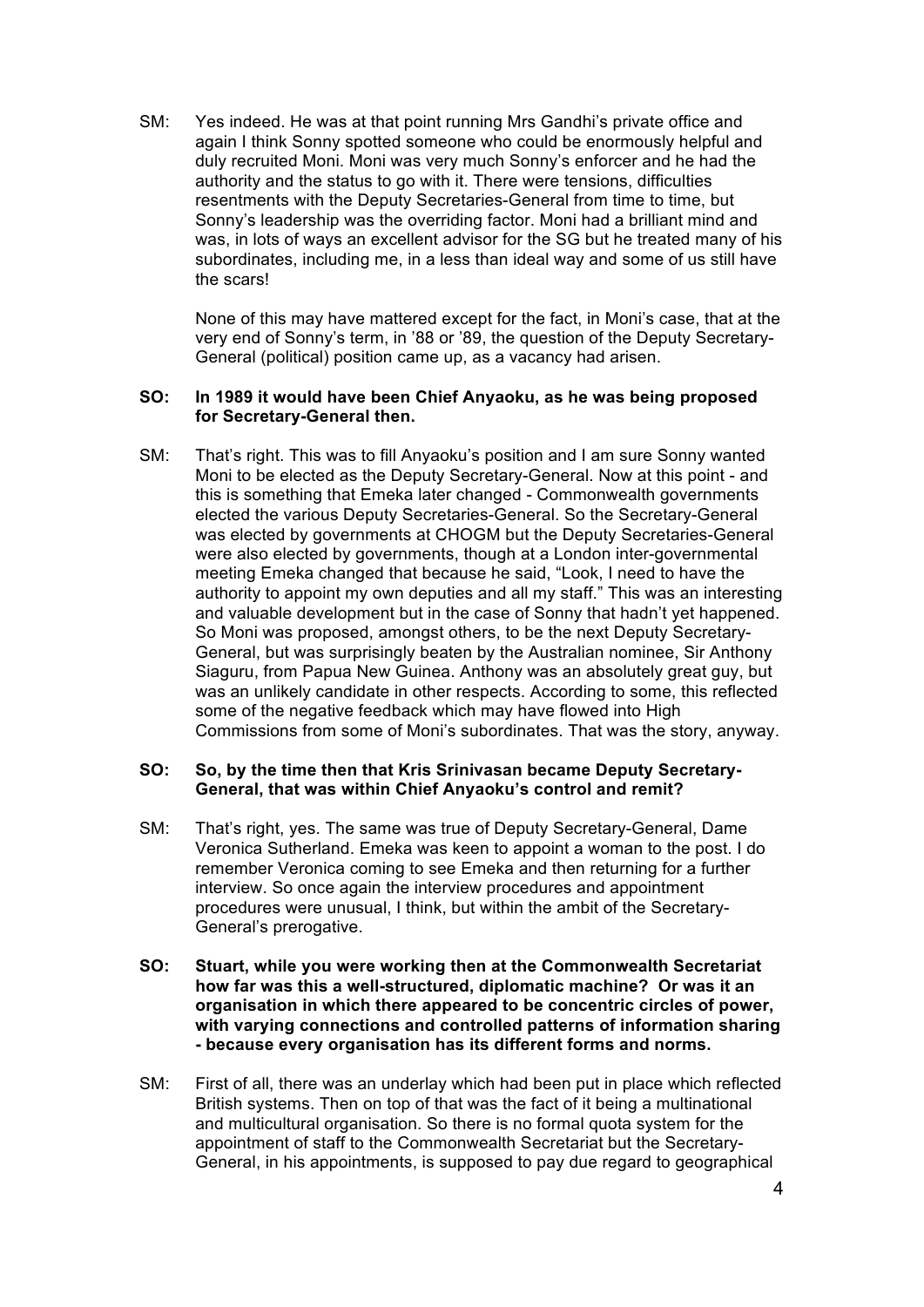balance. That is probably the polite term for making sure that at least all the five regions of the Commonwealth, if not every single country, were adequately represented. Of course, that requirement has also got to be balanced against the quality of the appointee.

Being a multinational Secretariat meant that a backdrop of there being a lot of issues about race and political equality in Commonwealth debates at the time, had their reflection within the Secretariat.

So it was particularly important that a member of staff coming into a Secretariat appointment from Africa or from Asia, say, should feel a position of equality not only in terms and conditions of services and pay, but also as regards their status compared with someone from the old Commonwealth, whether the UK, Canada or New Zealand, or wherever. This may explain why the Secretariat which has never been a large organisation by international standards (having reached 400 personnel at its peak) was none-the-less surprisingly bureaucratic and cumbersome, and probably is to this day. An excessive caution about treating all of the same rank equally did generate, I felt, cumbersome but politically correct processes. This meant that, in its normal working operations, it moves more slowly than it need to.

On top of that were the methods of appointment. First was Arnold Smith, of course, and then there was Sonny. In those early days they were very much headhunting on a personal basis. Arnold was ringing up a Prime Minister and saying "Look, I need a good Head of International Affairs. Who can you give me?" Sonny was no different in that respect, but I think also every Secretary-General - and it was certainly true of Sonny - would want to see a good reflection of their region within the Secretariat. So there was a sense that from the Caribbean and from Guyana in particular - there would be some trusted people close to Sonny. In all fairness to the SG, if he'd left the Secretariat just to chug along as a machine, it would be a fairly slow moving and dysfunctional machine. This may be a bit of a clue to later times when the Secretaries-General may have tried to ignore the Secretariat - or not exactly ignore it, but not to lead it. Sonny's nature was to lead the organisation and to galvanise it into the purposes which he very clearly saw.

So in doing this, he would have a team around him whom he would most rely upon for advice and for implementing action. There might be others whose work was seen to be less immediate; it would be several circles further out. So I think there was a lot of personal chemistry involved that was important to Sonny.

#### **SO: What about Chief Emeka? What was your position once the SG position changed? The Chief was selected in 1989, elected by the Heads of Government at Kuala Lumpur, and came into the office then in 1990. Did that affect your position in any way?**

SM: Emeka had asked me to stay on and become the head of his office. So from that point of view it was a fairly seamless transition - to say farewell to Sonny and to be involved in Sonny's departure; and then to welcome Emeka in and to have everything ready when he came. Now I also had experience of doing that when Emeka departed in 1999 and, again, did a lot of work with his fairwelling and with Don McKinnon's arrival. Then I stayed on a few months to see in Don McKinnon. I maybe could have stayed on for a year or so longer,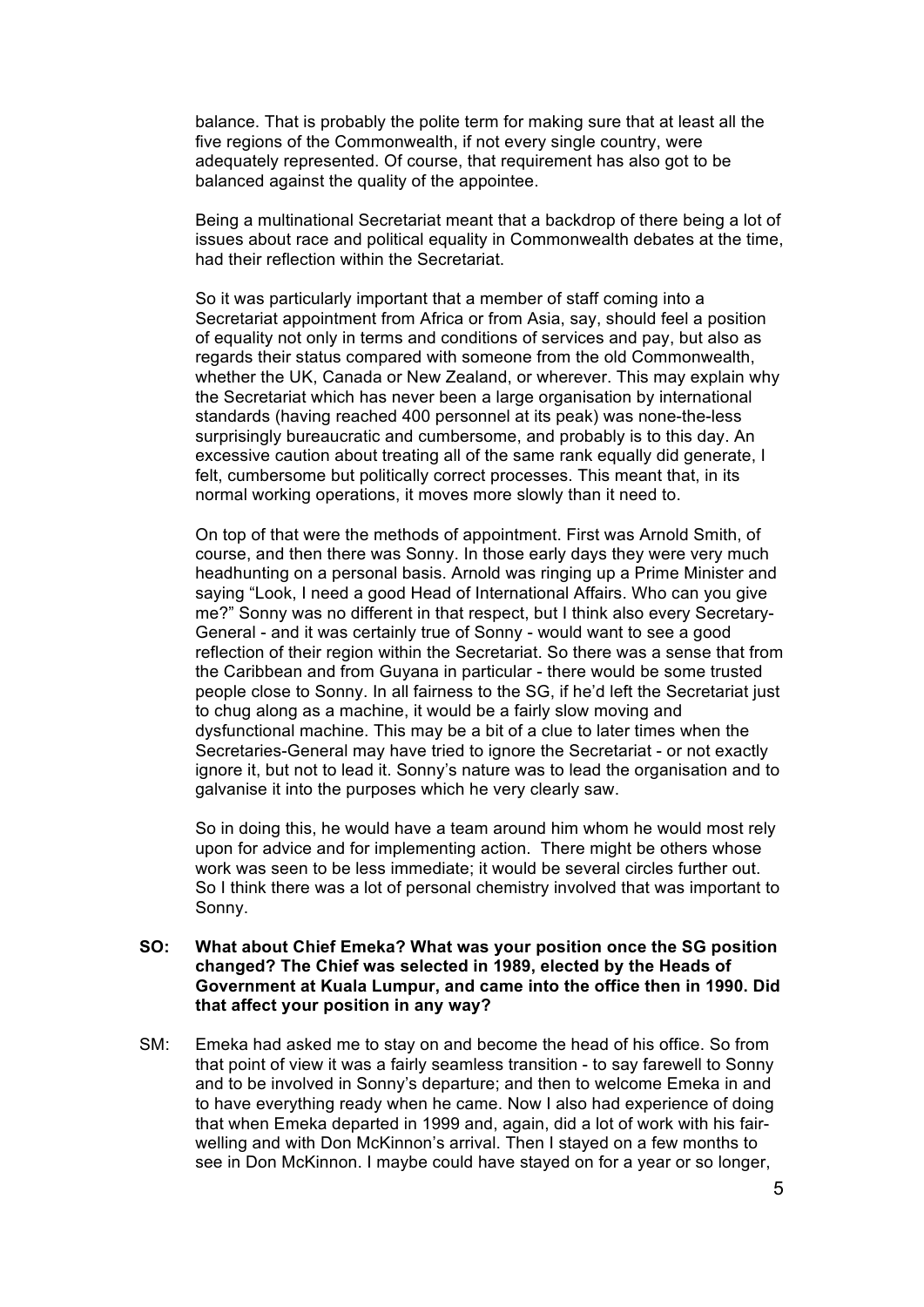but felt it was time to go. The difference between McKinnon's entry as Secretary-General and Chief Emeka's was that the Chief consciously took himself away from the Secretariat for quite an extended period of 'retreat'.

## **SO: Did you stay in touch with him?**

SM: He didn't stay in touch with me, certainly. He may have stayed in touch with other people but I think he generally shut himself away. That was very interesting and understandable because he came into the Secretariat in December 1965. He'd been 'man and boy' in the Secretariat, beginning in the International Affairs Division as an Assistant Director, working his way up the organisation and had been there almost continuously all that time. So there wasn't much you could have told him about the organisation; he needed no induction in that respect. He knew the personalities, he knew governments. Again I don't think there was too much politically that he needed to be in touch with the Secretariat about. He took himself away and developed this 'mantra' – his mission statement, if you like. I wouldn't describe Emeka as a 'visionary' in that sense but he manufactured a very clear mission for himself and for the Commonwealth. He felt quite keenly the criticisms from outside of some of those Commonwealth governments who had been pursuing the anti-apartheid cause but whose regimes were very far from being democratic.

There were, at the time of Emeka's first Heads of Government meeting, around 9 or 10 (depending on how you define them), military or one-party states in the membership. In the Commonwealth in 1991, there were 49 countries in the Commonwealth at that point. But it did mean that 20% of Commonwealth countries at that stage were by no stretch of the imagination democratic. Obviously as the anti-apartheid struggle had got nastier, and in particular coming from the British tabloids, there had been a lot of stuff directed at African leaders, some of it thinly disguised racism. There had been plenty of justification of some of the criticism, one ought to add. It had certainly hit home with Emeka. Emeka was a great anglophile anyway, and was more conscious of this criticism than others. Anyway, it strengthened his belief that the Secretariat needed to put its own house in order.

## **SO: How much was that Emeka's own decision or was it building upon the High-Level Appraisal Group coming out of Kuala Lumpur which had initiated a phase of examination of the Commonwealth and its direction?**

SM: He had decided early on that this was a real problem that needed to be addressed. So obviously there was a sense in which the high level appraisal contributed to his leadership on that issue. I would give Emeka a huge amount of credit for having gone away, on his 'retreat', and decided that the Commonwealth had to develop its democratic and human rights agenda. Now I'm not saying that Emeka, either then, or as it's turned out later, is a populist democrat or human rights advocate, because he's a rather patrician figure. I don't think his instincts are always naturally in that area but he decided as a matter of principle that this is what should be done. And that's where the Commonwealth went. As I say, he had this mantra in his head about what the Commonwealth needed to do and he kept repeating it over the next 10 years; and he did decide in 1988-89 that the Commonwealth needed the High-Level Appraisal Group. Again, here's a good contrast between Don McKinnon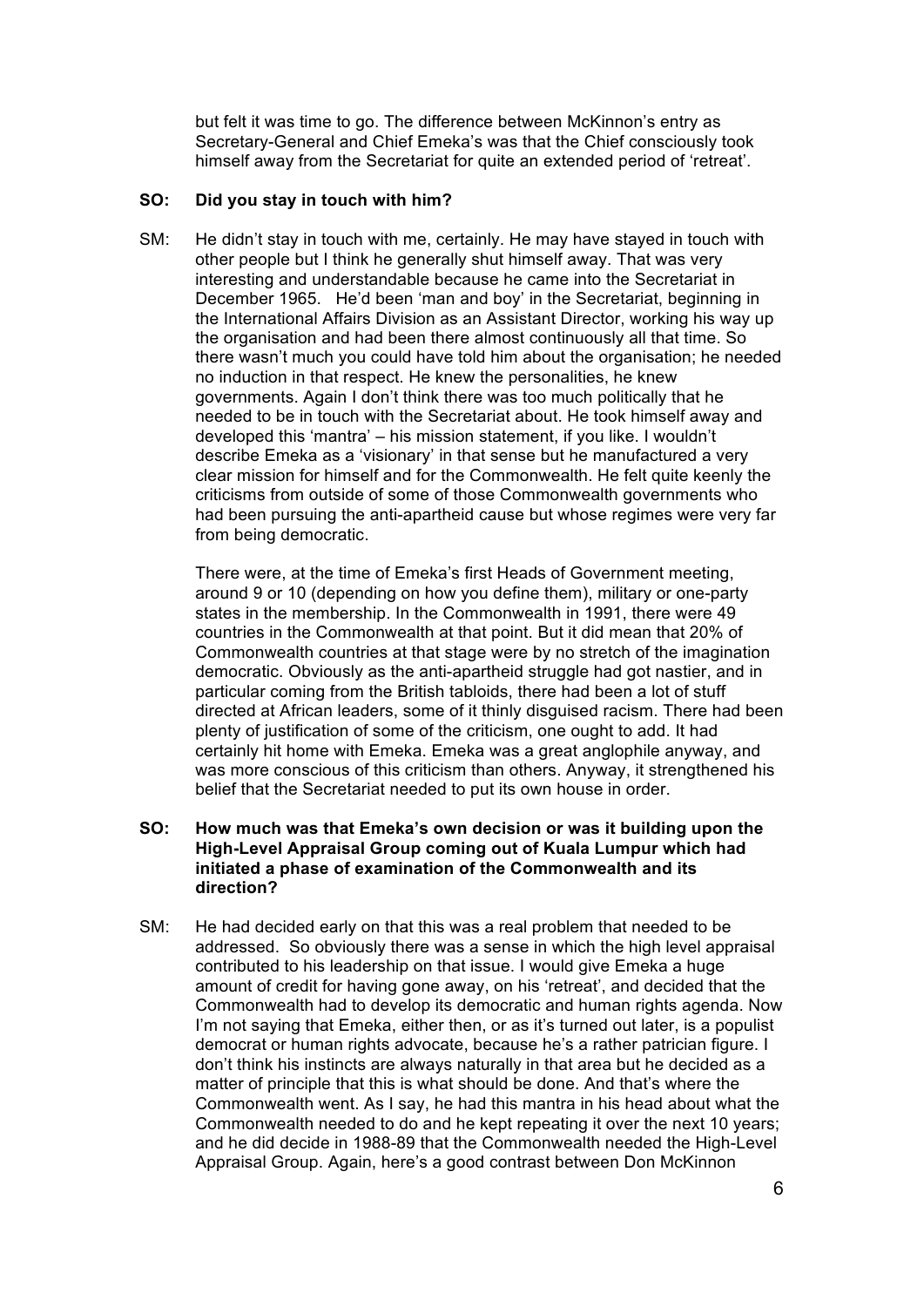because one thing Emeka did do was that he got immediately stuck in to all the meetings of the Working Group of Experienced Officials. This was a group of 'sherpas' doing all the legwork for the High Level Appraisal Group, under the chairmanship of a prominent Malaysian official. Emeka was there and took a leading part in all these discussions so that there would be no surprises later on. The working group of experienced officials included Lord Armstrong, the Cabinet Secretary. He's worthwhile talking to as well.

#### **SO: He's interviewing me before he'll agree.**

SM: Is he? Oh, okay! [Laughter]. The Working Group produced the report that went before Commonwealth leaders in Harare in 1991. In Harare, the High-Level Appraisal Group under Malaysian Prime Minister, Dr Mohamad Mahathir actually only met for part of the day. So actually the High-Level Appraisal Group composed of Heads of Government didn't do much work apart from a slightly skewed examination of future directions. They considered the membership issue; they talked about election observer missions, and so on. But it was really at the Retreat in Elephant Hills where this debate was brought into some kind of coherence as the "Commonwealth Harare Declaration". Again, I know that Lord Armstrong, for the British Government, had another draft of the Harare Declaration ready.

There is an interesting contrast with Don McKinnon's arrival as Secretary-General. He was in touch with the office in the build up to his arrival. He saw Emeka several times – they had a series of meetings in London. I remember one in New York as well.

Don seemed to be pretty clear in his own mind about what he intended to do. I am not sure what Emeka said made much difference, but then that's probably always the way with successors and their predecessors.

Don McKinnon had a thoroughly hands-off approach to his own high level review because he too had a review process coming off the same Durban summit (in 1999) that elected him SG. Instead of getting stuck in immediately, making sure as Emeka did, that it was precisely as he wanted, governments were allowed to move in, which I thought was a mistake. So, from the very beginning, I felt he lost some ground on that. He was able, of course, to join these discussions simply at Heads of Government level, but by then he was probably a bit behind the game. So there was a big difference between the two in style.

In terms of Emeka, he's very conscious of his status; he is a Chief and there are certain ways that chiefs should behave. To his critics, this could sometimes be vaguely ridiculously, and perhaps a bit pompous.

#### **SO: Was it just being conscious of his dignity?**

SM: He would say – and I give him credit for this argument – that he was protecting not his personal dignity, but of the dignity of his office. I remember occasions when he managed to rescue certain events from total farce by investing them with his own personal dignity. On one occasion we had a dawn wreath laying ceremony in New Zealand on ANZAC Day, and something terrible had happened just before he was due to lay his wreath: somebody had fallen over and the wreaths had been knocked over. It was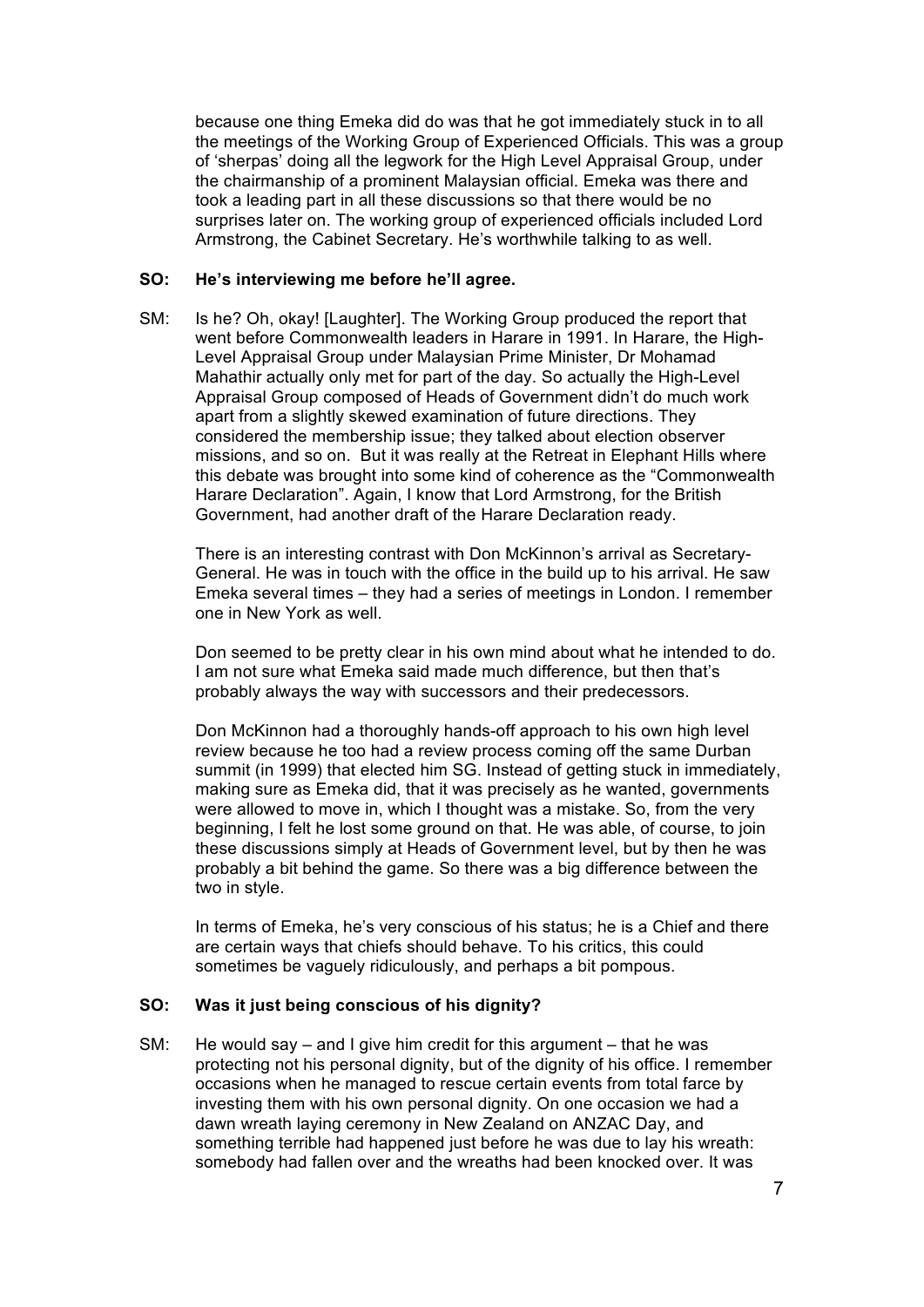just a moment of farce when the whole thing could have dissolved into laughter and ridicule. Chief pulled it all back into a proper solemn occasion by walking with this huge dignity, holding his own wreath, by taking all the time in the world with his bow and with his personal respects, before turning and marching in a very measured way back to his place. He just brought the whole ceremony back into some sort of order and proper respect.

There were other occasions when he would insist on doing something that I thought was a bit petty and pompous, but he would say "I'm not doing this for me; I'm doing it for the dignity of the office." He was very conscious that if he got fobbed off with a permanent secretary as opposed to meeting a senior minister or head of government, that was the beginning of a dangerously slippery slope.

That's what officials wanted: to be in control of their Secretary-General, to be able to take over. It was a way of taking upon themselves, of diverting that channel of power and of reinterpreting the message for their heads of government. Emeka knew (as did other SGs) that the personal relationship with heads of government was an absolutely essential part of the chemistry.

## **SO: It's validation also of the role of the Secretary-General.**

SM: Yes it is, it's the be-all and end-all. Consultation is "the lifeblood of the Commonwealth", as the Memorandum of Understanding says, and the Secretary-General has to be the embodiment of that. He has to be the nerve centre of that consultation and consultation in the broadest sense. He has to be able to pick up on silences as well as sounds and to be aware, as far as he can, of all opinions. There are ultimately limitations on that approach and one of them is electing people to offices. The Commonwealth has a rather strange way of dealing with elections. Other than that, it would be for the Secretary-General to appreciate that there was a difficulty in the Pacific, even though Pacific leaders, probably for reasons of politeness, wouldn't be articulating the fact that they had a problem but it would be apparent in other ways. Emeka was very good at picking up on those signals.

## **SO: How about the workings of the Secretariat during his tenure as Secretary-General?**

SM: One of the things that Emeka had very clear in his mind - and this was part of what was Emeka's mission – was that there would need to be not only this high-level reappraisal of the future directions of the Commonwealth, now the battles of apartheid were increasingly in the past, but also the Secretariat would need to be re-vamped. So he always knew that he wanted to bring in management consultants and that he wanted there to be a whole chain of internal changes within the Secretariat. I think that was a necessary process which moved us further down the road, in what were changed circumstances. Sonny had experienced the Secretariat at its very peak and he had been used to adding people and adding divisions, more or less at will.

#### **SO: How did he have the budget for that?**

SM: Well, the budget came with it. So funds were established on the way, and he was able to find funding for new activities. Also countries of course were joining, and there was not at that stage a zero growth budget. Emeka, facing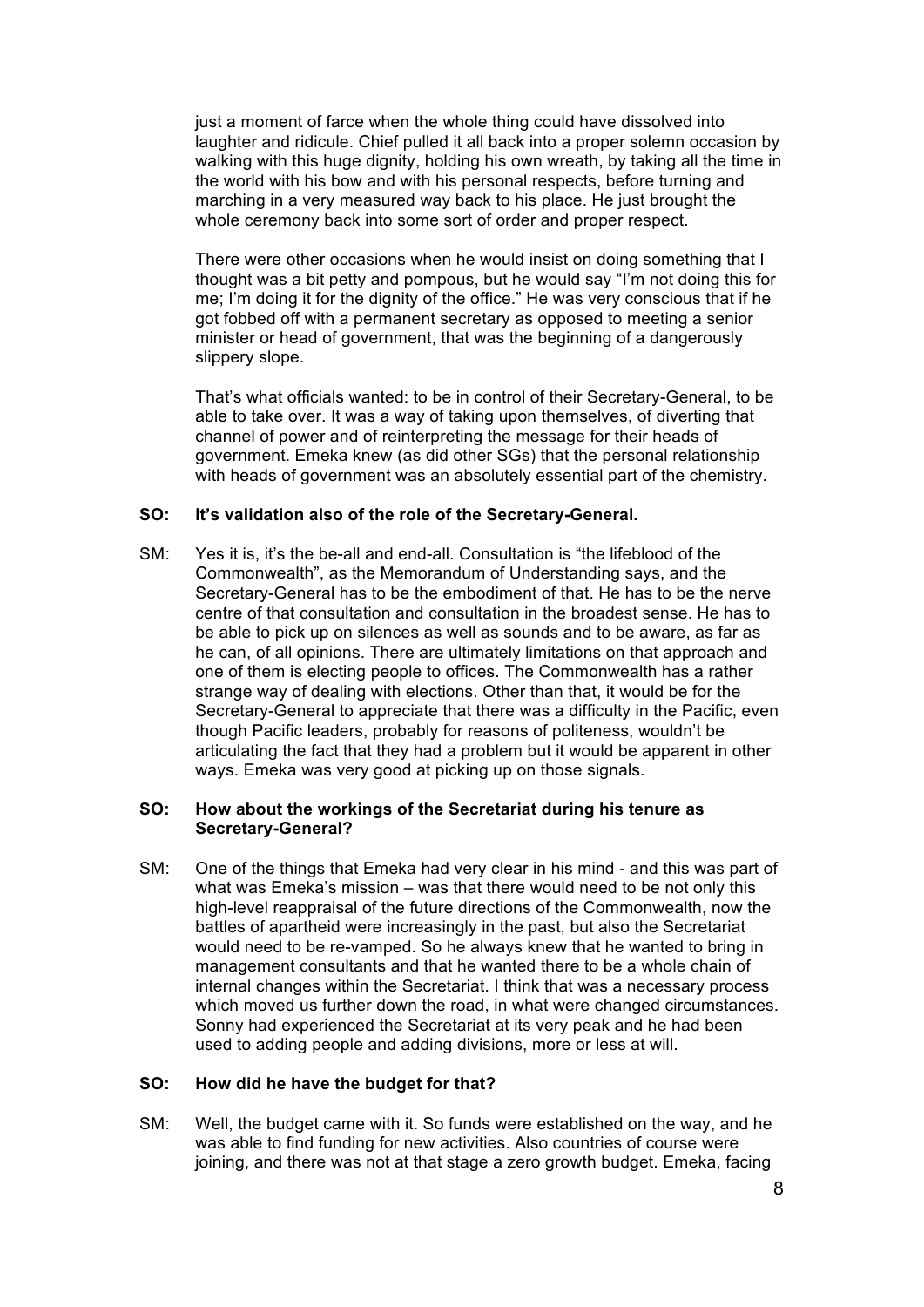tightening budgets, realised that he had to reduce staff, streamline divisions; and staff numbers started coming down from their peak. There were two Assistant Secretaries-General – one was the Head of the Secretary-General's office. The other Assistant Secretary-General was also the Managing Director of the Commonwealth Fund for Technical Cooperation and that tended to be a Canadian because the Canadians were amongst the biggest contributors to the Fund. Emeka, with the management review, reverted to having three Deputy Secretaries-General.

So three Deputy Secretaries-Generals, no Assistant SGs, a reduction in the number of divisions, rationalising programmes. So Emeka did embark on rigorous change there. He looked at the terms and conditions of all the staff. One of the great issues in the Secretariat has been the whole question of contract tenure and rotation of staff. There has been a differential between locally recruited staff and overseas recruited staff and this has also had an impact on rotation policy. The argument has been that better terms should be given to the overseas staff because they will be serving a term or two and then they'll be going home and so on. There was a lot of debate, which goes on still, about how many terms should someone expect with their appointment? Is it one contract of three years, two contracts of six or three contracts of nine? This argument has gone on and on. In Emeka's time the rule was "one term if you're no good; two terms of you're any good; and three terms if you're really good".

## **SO: Stuart, did you count as locally engaged?**

SM: I was included at in the diplomatic level, but I was locally recruited so I did not have any of the diplomatic privileges which other overseas recruited diplomatic staff had. Interestingly enough, I discovered by looking through the 1965 record of the Prime Minister's meeting, that the reason why the Secretariat was given some privileges but not immunity from parking regulations was because Harold Wilson (who was in the chair) said "Well, actually we've had a terrible problem with it."

#### **SO: 'We' still do!**

SM: We still do. "Do you mind if we leave that one out?" said Harold. So that's why the Secretariat staff can't park on double yellow lines! But overseas diplomatic staff do get duty-free alcohol, immunity from prosecution and taxation, and other privileges. So there was a differential there. The three contract rule applied for a particular appointment, so if you were an Assistant Director, the rule applied to that grade. If you were then promoted, the clock was re-set. So it meant that by the time I became a Director (after a year with Emeka as head of his office) in 1991 my clock for nine years as a Director would have started ticking at that point. Even so, even after that the Secretary-General has discretion to give people a year or two extension, if need be. This issue has raged on and on ever since and it's been the cause of serious litigation. One of the things that happened while I was there was that because the Secretariat didn't want to be subject to English employment law, it had to agree to alternative arbitration machinery to justify its being; so as an international organisation, it had to have an arbitral tribunal for the external and independent redress of staff grievances. There was scarcely a case referred to the Arbitral Tribunal under Anyaoku – it had not long been established – but McKinnon had to deal with a rising number of cases. One or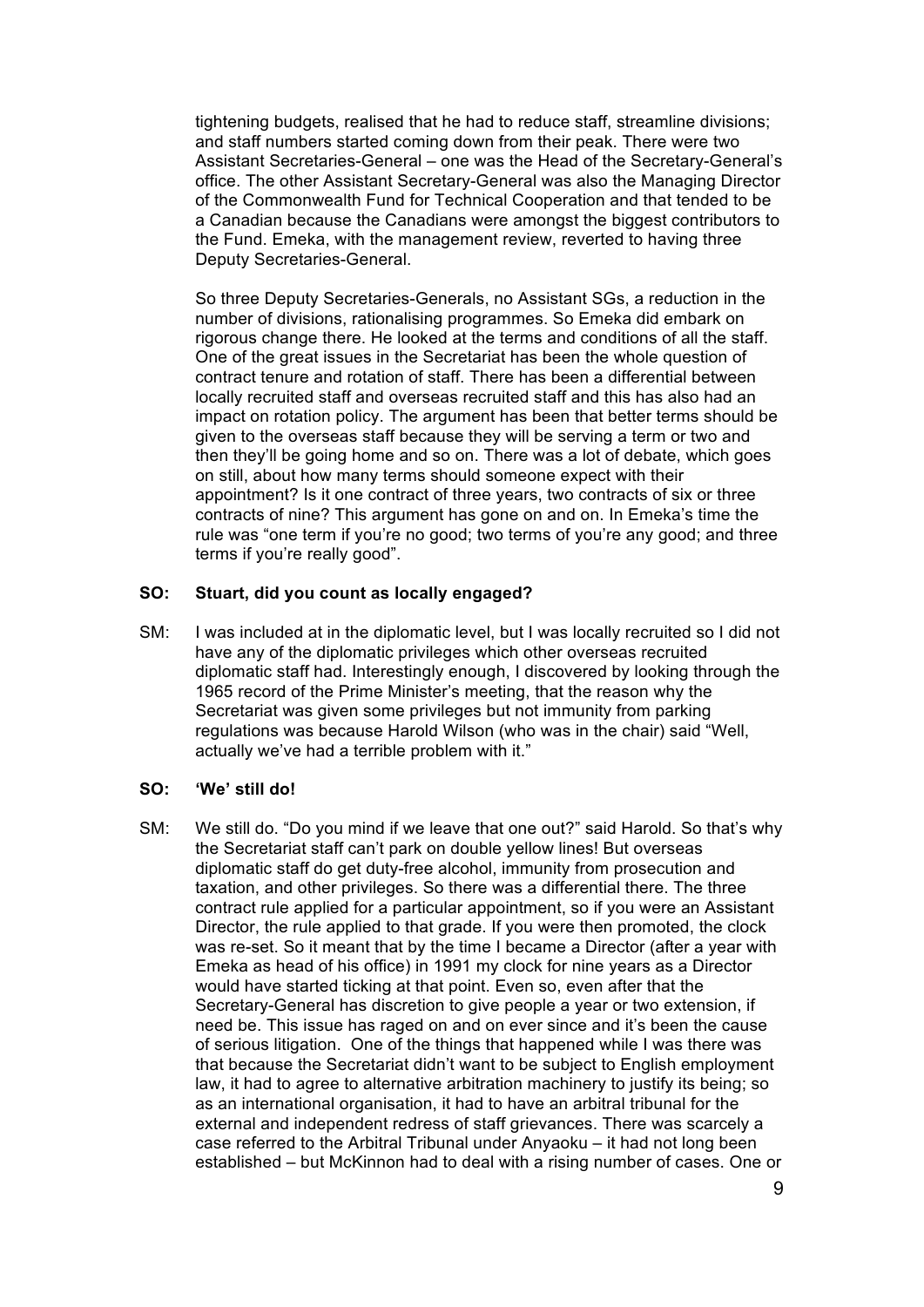two have proved expensive for the Secretariat in terms of compensation. However, that was the kind of price that had to be paid for being an independent international organisation.

- **SO: So this fundamental restructuring of the Commonwealth Secretariat was a painful process of managing change. Did that diminish the efficacy of the Secretariat in the 90s? After all, the Commonwealth itself was going through a process of change. So there would be new challenges placed upon the administrative staff.**
- SM: I happen to be of the view that leadership is the crucial ingredient here. It is how the Secretariat is led and what the kind of culture that leadership instils and what it means in terms of setting standards for others. I think that Sonny was probably, above all the Secretaries-General, the one who managed to inspire much of the organisation, whatever they were doing; even those remote from him, in some of those outer circles. He inspired them to give what they could in their respective fields, even if he may not have taken a very close interest in what they were doing. He also had a personal touch. For instance, every Christmas there was a staff Christmas party and Sonny would himself cook the most wonderful Caribbean food for staff. That kind of touch has an impact. I could never have imagined Emeka doing that. He was naturally more remote - utterly polite and utterly charming, but not with that kind of common touch. Don McKinnon was probably the most relaxed and matey with staff, but this could sometimes be a disadvantage, particularly in his handling of personnel decisions.

What I would say in defence of the Secretaries-General is it was a huge challenge for Arnold Smith in setting up this body; none of his successors had that task to actually create something out of nothing. To create something where the expectations of some of the most powerful governments were so minimal and where actually it was something that Arnold Smith had to create out of flesh and bone, as much as anything else. So others didn't have that challenge, but others had to cope with changes in the international climate. They couldn't make do with the pioneer spirit, the kind of make-and-do approach; they had to be conscious of international norms, increasingly conscious. I think even now we're only truly connecting with some of the international standards in terms of behaviour and management, accounting procedures, and all the rest of it.

I would suspect that the pioneering spirit of the early days extended as far as the finances; that's as far as I would say. Certainly Patsy Robertson was told when she was appointed by Arnold Smith, "I'll find something out of petty cash to pay you." Which I think she found rather insulting! So, times have changed a lot and the SG has a lot more to put up with in terms of managing this still cumbersome, multicultural organisation. But my view hasn't changed that the root of a successful Secretariat is leadership and a Secretary-General ought to be able to capture that organisation and lead it successfully; no amount of international norms and kite marks, or whatever, will be enough. The organisation may be in conformity with every possible international standard but unless you've got somebody driving the organisation, it's not going to go anywhere.

**SO: Stuart, I wonder if you could elaborate please on how each of the Secretaries-General handled the British Government?**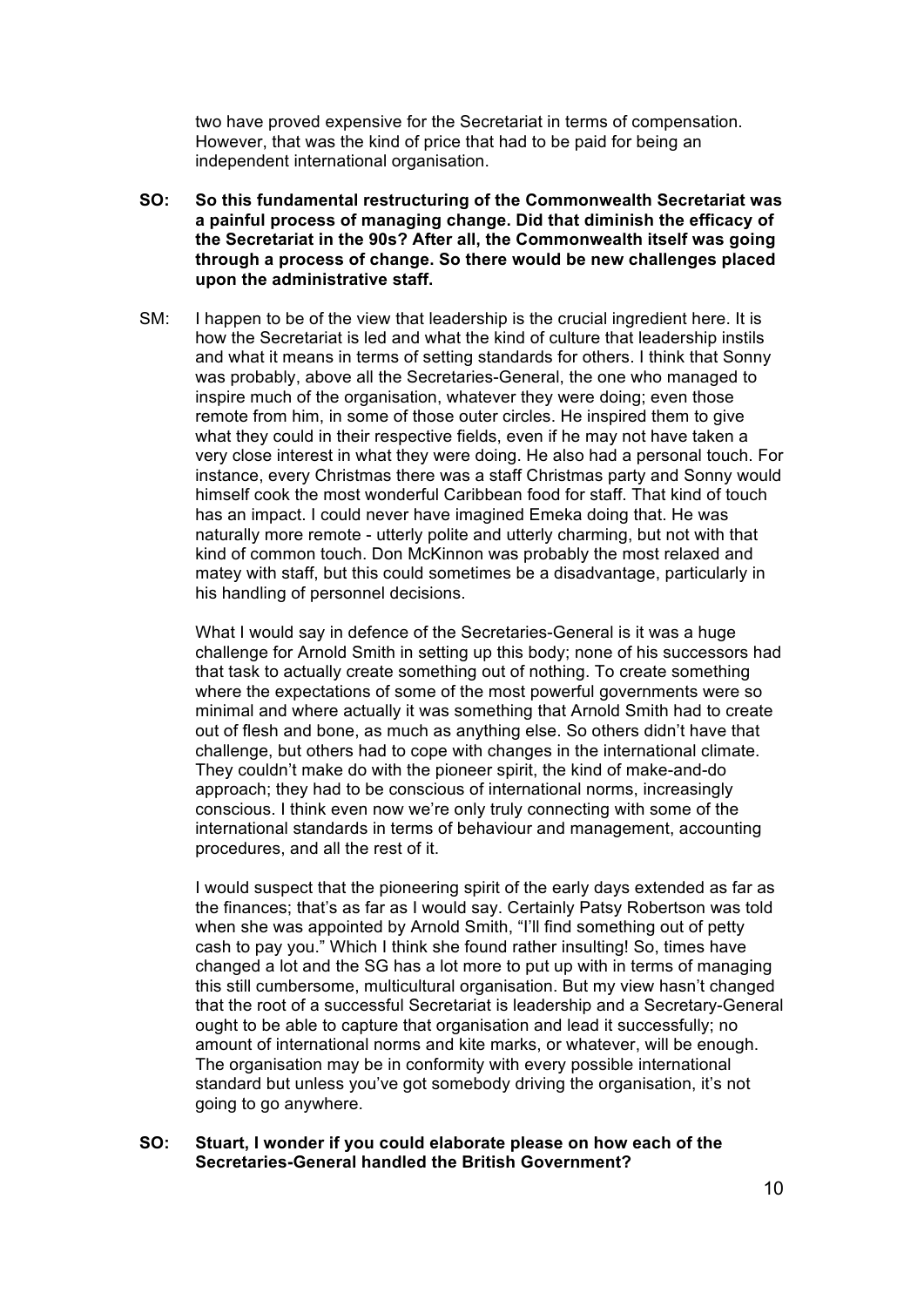SM: My experience is of Sonny Ramphal, of Emeka Anyaoku and a bit of Don McKinnon and I know that Don's memoirs are just out.

Beginning with Sonny: his relations with Mrs Thatcher were on the whole difficult, I would say. Although there was a sort of undercurrent - other people have mentioned this aspect of Mrs Thatcher's femininity – of mild chemistry there. She probably thought he was a bit of a rascal but I think nonetheless she found him an engaging rascal at that. After all, at the very end, she invited him to dinner at Downing Street and described him as 'a superb Secretary-General'. So, in a sense, although they were coming from completely different planets - or completely different parts of the planet, there was some mutual respect. Certainly, towards the end of Sonny's time, the relations with the British Government got very bad indeed and part of Sir Peter Marshall's job as Deputy Secretary-General was to keep in touch with the Permanent Under-Secretary in the FCO and to just try and keep things as much on the road as he possible could.

## **SO: So that was an increasingly tough job?**

SM: That was an increasingly tough job and one that Peter Marshall did for much of his tenure. Peter came in, in 1983 and served until 1989; so for all that time I think for Peter life was pretty difficult.

#### **SO: Mrs Thatcher was not the entirety of the British Government, but she dominated policy to an increasing degree.**

SM: She dominated policy and she infected the civil service as well. I thought there was a big difference between how the officials in the Foreign and Commonwealth Office and indeed in other parts of the system behaved in relation to the Commonwealth during that time, compared with, say, the present. I remember as a Brit sitting and listening to UK ministers and to senior officials talking and thinking "Why can't you be positive? It would be so easy to say things that would win you friends and which would create understanding but instead you're speaking in this barren and arrogant language and it's getting you absolutely nowhere." Some of the officials, the only thing they could think of, and talk about, was money. They had no broader perspective, no broader feel for the Commonwealth or where they could be helpful. I could think of one or two names of that period who were exemplars of that kind of approach and it was so damaging, but I think it was, at root, Her Master's Voice that was coming through.

#### **SO: How about the political appointments? You talk about the civil servants within the Foreign and Commonwealth Office and the Treasury?**

SM: There were actually some very interesting figures there, weren't there? Lord Carrington I think had a fairly healthy dislike of Sonny Ramphal from their exchanges over Zimbabwe, but Carrington had a fairly interesting and enlightened FCO team didn't he?

#### **SO: Yes, very much so.**

SM: He had Iain Gilmour, Douglas Hurd.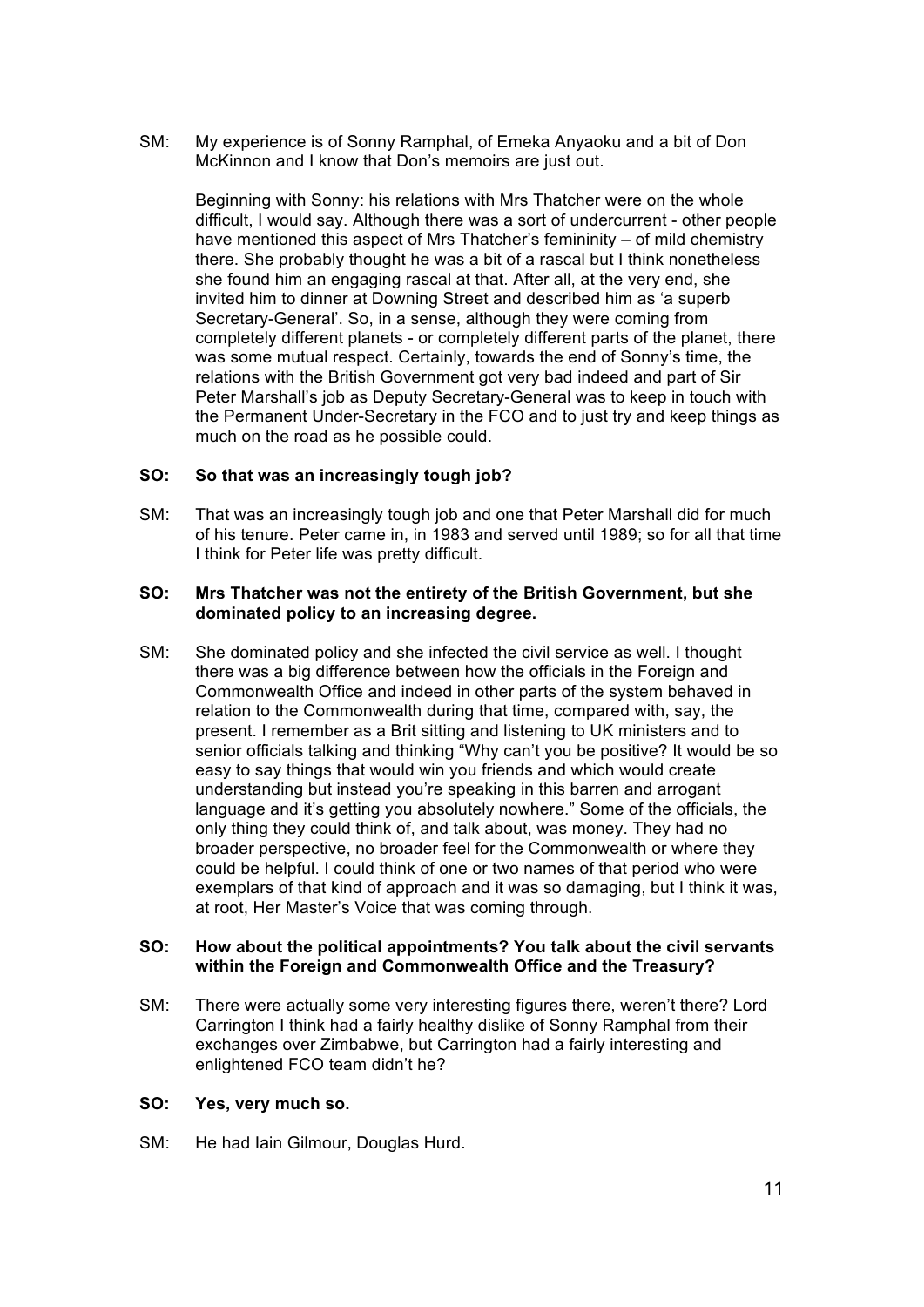# **SO: As well as Richard Luce.**

SM: Richard Luce. There were some really excellent people there. For instance, on the Middle East I think there was movement there, wasn't there? Maybe this is all another story.

# **SO: How about Geoffrey Howe?**

SM: Geoffrey Howe was a case in point of someone who actually at times rescued Mrs Thatcher from her worst excesses. He certainly did that at the time of the Special Summit on the Eminent Persons Group Report in August 1986. The odd thing about Mrs Thatcher was that when stripped of her briefings and her official persona and whatever, she reverted back into pure Grantham: all these original homespun attitudes would come bubbling out and at times it was quite horrifying. It wasn't the official position of the British Government but it was being articulated by the Prime Minister and I think that was quite shocking for people. I do remember something of that kind happening on the morning of the discussion of the seven heads in 1986. It was only Geoffrey Howe coming in, in the afternoon, who managed to pull things back from what might have been a disastrous result. Then of course there was the occasion when John Major was famously rebuffed by Mrs Thatcher on South Africa when he had painstakingly, with other Commonwealth Foreign Ministers, negotiated an agreement in Kuala Lumpur in 1989.

#### **SO: When John Major became Prime Minister, though, was there an easing of tensions between Marlborough House and Downing Street? Or is there an inevitable tension between the two?**

SM: It was an easier relationship, no question of that. Sonny, I think, is very fond of the UK but I wouldn't describe him as an Anglophile in the way that Emeka is. Emeka, I think, has taken it one step on, almost to the point, on occasions, of being rather more trusting of the British than I think they deserved. So his relations with John Major were very good. On a particular issue they fell out, certainly I remember that. Indeed one very embarrassing occasion occurred at the 1993 Limassol CHOGM meeting in Cyprus. This was again a fall-out of from the High Level Appraisal. Heads looked at the term of the Secretary-General and at Emeka's second term. He was elected in 1989 and took office in 1990. So he had an expectation of at least two five year terms (though I think he wouldn't have wanted more than that). The proposal was that they should move the SG to two four year terms as a maximum. In the course of the debate, there was a disagreement about timing and dates and it came out badly. First of all, it looked as though the British had no confidence in Emeka having a second term.

Secondly, it looked as though they were trying to shave off his time by effectively cutting away at his term. Emeka absolutely stood his ground. The great thing about Emeka, as indeed with Sonny, was that when he got to a certain line he would stand behind it, and that was that. He knew precisely when to do that and to hell with the consequences. Emeka effectively won that particular contest, though there were some formal words that got them round the corner.

I remember John Major because Commonwealth membership was discussed in Harare, in the context of the Harare Declaration. So it was rather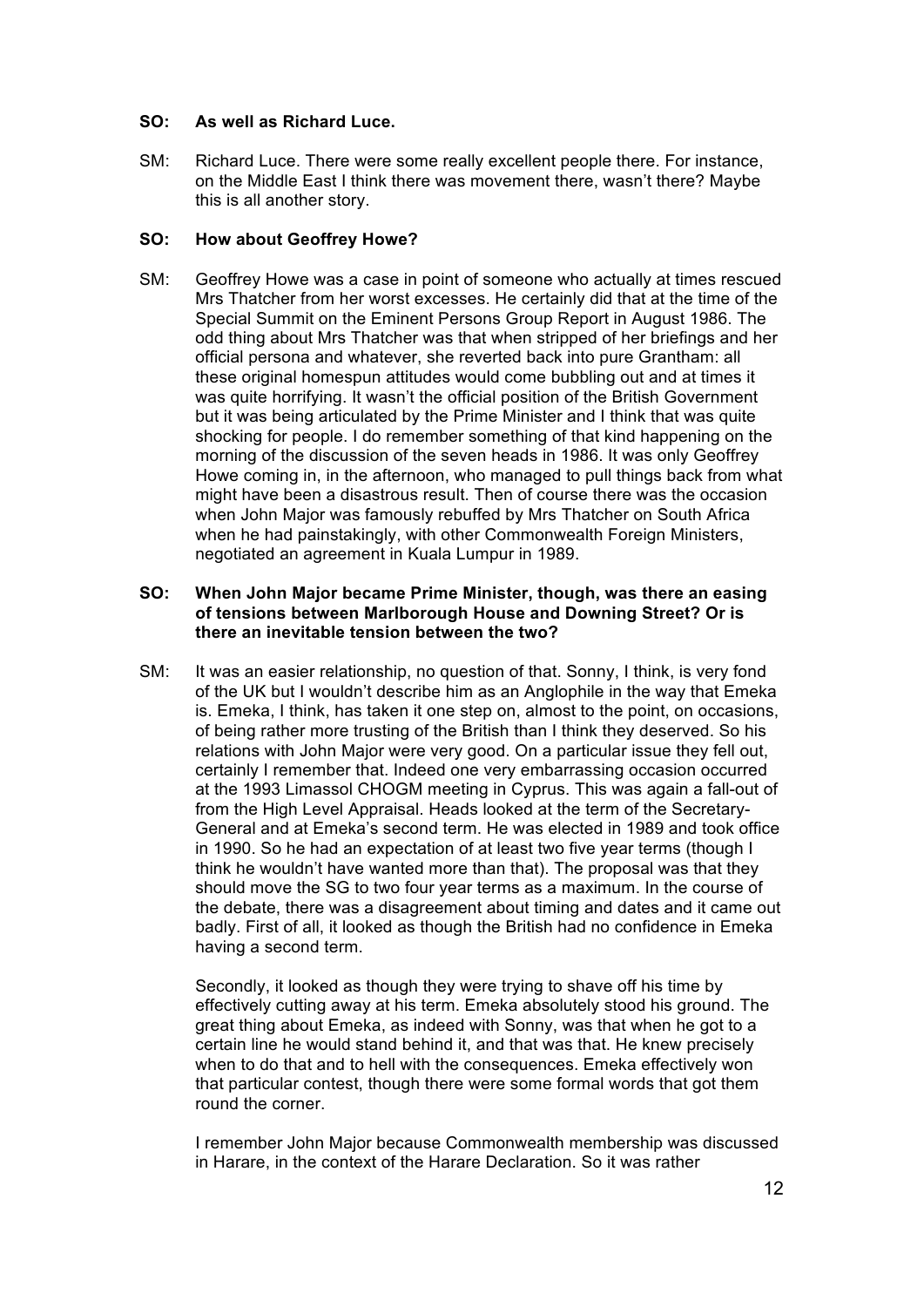interesting; there was established the principle that for a country to join they had to sign up to this "charter" of democracy and human rights, and they also had to show that they were living by these principles, and not just paying lipservice.

So that was an interesting development in terms of membership. It was a precursor of what later happened in terms of "Well, now you're a member, what standard do we expect you to live up to?" I think the other disagreement with John Major, was at the '95 summit where he was hoping that Heads could get a rather more restrictive framework on membership in place, to avoid a "Mozambique factor" coming through and that you wouldn't get the kind of Mozambique factor coming through.

# **SO: What do you mean 'the Mozambique factor'?**

SM: Well, by then Cameroon had flagged up that it wanted to join the Commonwealth and I think Mozambique by then had made clear it also wanted to join. John Major wasn't in favour of this and hoped that the working group on membership criteria could be established. This happened and the group was led by the then New Zealand High Commissioner in London, John Collinge. John Major's ploy was for Heads to agree to the working group looking at membership criteria which would postpone a decision on Mozambique and then recommend a restrictive approach, leading to quite tight entry requirements which would bat away Cameroon and Mozambique. But of course Nelson Mandela drove a coach and horses through this by proposing Mozambique's membership at the Retreat of the 1995 Auckland CHOGM. Of course this was received with acclamation and completely blew away John Major's attempts to hold the line. When we got to Edinburgh, two years later, there were then three applications on the table from Palestine, Rwanda and Yemen. By then Tony Blair, with some difficulty, was able to kick all of these into touch. Even so, a substantial proportion of Heads still wanted Palestine, a non-state though it was, to be a member.

#### **SO: Had that been emerging through the '90s from the Oslo Accords?**

SM: It had. One of the interesting things about the Commonwealth is the way that some major international issues, such as the Middle East, seeped into Commonwealth discussions even though there was no, at present, Middle East countries within the Commonwealth. Emeka, being Emeka, did have some discussions about trying to engineer a situation where Palestine would be accepted into membership, alongside Israel and Jordan.

#### **SO: That would have been interesting.**

SM: [Laughter]. Yes, as a kind of tripartite solution. He certainly had some discussions with the Israeli Ambassador in London in that regard.

As regards the Palestinian application, Yasser Arafat delivered this personally to the SG at Marlborough House. I remember the day Yasser Arafat came and he was wearing his traditional outfit and Chief was dressed up in his Nigerian robes. At the end of the discussion upstairs in the Secretary-General's office, Chief offered to show him Marlborough House and the state rooms and said "Stuart will you guide?" So I took them round the fine rooms and they stopped under this portrait of the Queen and they both looked and I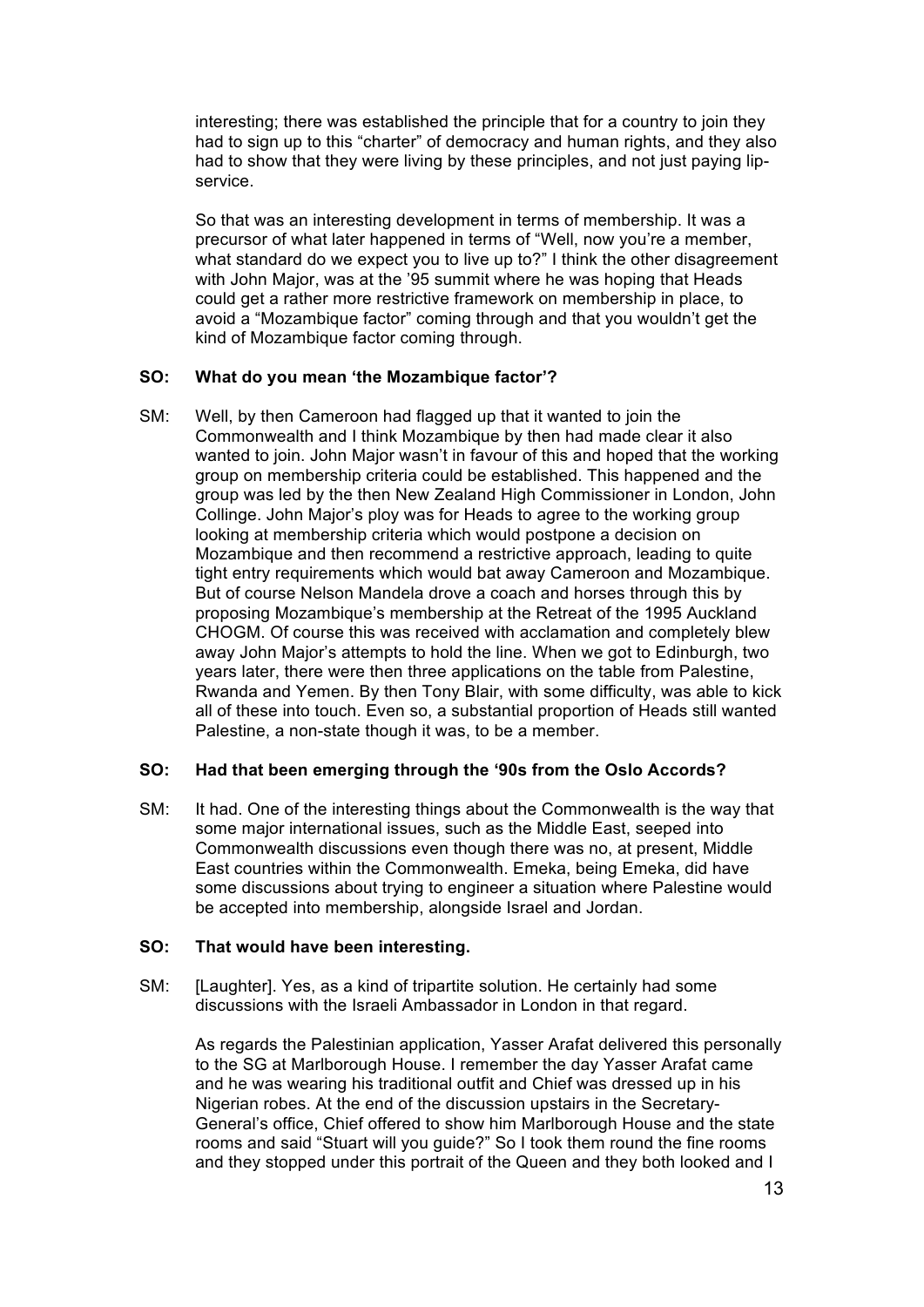thought "If only I had a camera." Because the sight of Yasser Arafat and Emeka, standing either side of the portrait in their robes, admiring this picture of the Queen, would have been a fantastic picture, I thought. Anyway, though nothing happened in 1997, Rwanda persisted and eventually came into membership 10 years later.

# **SO: Was Arafat serious about this, do you think?**

SM: I think he was a lot more serious, for instance, than Fidel Castro was when he enquired on Cuba's behalf.

# **SO: Yes.**

SM: I think at that point Arafat was looking for any degree of support and validation he could find. Also I think they probably had overblown expectations of what the Commonwealth could provide in material terms.

## **SO: How about with Blair?**

SM: It was very interesting to see the British organising the 1997 CHOGM because all along there was a kind of presumption of British superiority. You know, the expectation in the Commonwealth that whatever the British did would be the ultimate in organisation and everything. This pervaded the British sense of their own self-importance in that respect and in some respects Edinburgh was a cock-up on several levels. The conference centre was too small; the Edinburgh International Conference Centre was actually not quite big enough for a Commonwealth Heads of Government meeting. For The Retreat, the idea of just a train ride up to St Andrews and back wasn't a good idea, I think. The Opening Ceremony was a complete disaster. It was affected by this kind of "Cool Britannia" approach that characterised the early Tony Blair administration. What the Commonwealth does want, in any country they go to, is authentic home-grown culture, or not necessarily so much authentic. You know, they want the business: when they come to Britain, they want Beefeaters and Life Guards and, if they're going to Scotland, bagpipes and kilts; and the National Anthem and the Queen and everything else. What they got was Tony Blair banning bagpipes and kilts: no obvious Scottishness, no Life Guards, and we had a version of the National Anthem which sounded as if it was being played on the central heating system.

# **SO: 'God Save the Queen' in hip-hop style?**

SM: Yes, and it was such a wrong call. Tony Blair's approach to the Commonwealth also was quite misguided. He saw them as a genial backdrop to his photo opportunity. So one of the struggles we had was at the Retreat. Retreat discussions, as each Heads of Government meetings went on, were getting more formalised. Less and less of the formal business was done in the Executive Session, more and more of it was being pushed into the Retreat. In the very early days at Sonny's first Retreat (in Gleneagles in 1977) he got a few heads together. The rest generally played golf and exercised and walked. As David Lange, the New Zealand Prime Minister said of the outsiders, "We had our noses pressed to the window." The rest of them were excluded, apart from those that had to do the deals. By this time, it had become formalised to the extent that you had a room where all the Heads could come and they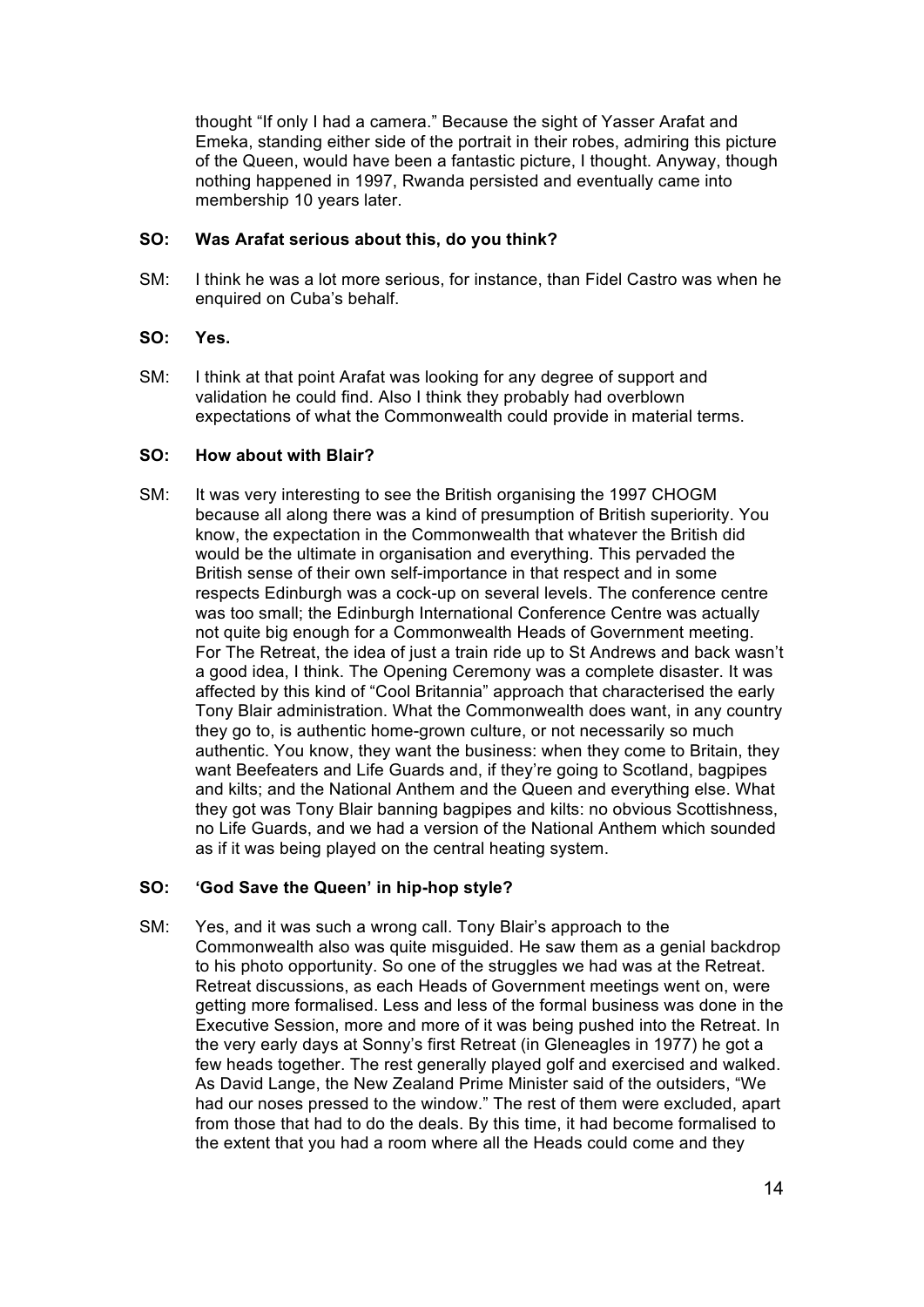would all sit round in a position of equality, and it got more difficult, the bigger the Commonwealth got.

To keep it informal, you'd try and avoid having tables and blotters and all the paraphernalia; and, amongst those informal chairs, would be the host Prime Minister or President and the Secretary-General. Increasingly you'd have one or two staff people at the back and then three or four people at the back and then there were five or six people at the back. When we arrived in St Andrews I went and saw the meeting room with Alistair Campbell and all the normal team there, with Anji Hunter, I think. They had got a kind of little raised podium for Tony Blair to sit on, with the Secretary-General next to him and a nice flower arrangement. Then the Heads were all theatre style, just sort of sitting row upon row, looking adoringly, and we said "You can't do it this way." They said "No, no this is all agreed. Tony's agreed it, we can't change it now." We said "Well, you'll have to." They said "No, they're on their way. It's too late." So we said "Well, I'm sorry, this doesn't work."

So we had stalemate. As soon as Emeka arrived, I took him to see the room and he immediately went to Tony and it was all changed back to the normal arrangement. But that was the sort of thinking there was. Blair didn't have the patience for the Commonwealth. He wanted to cut to the chase and, with the Commonwealth obviously, you've got to go at the pace of the slowest vessel. It takes time before everything is corralled into consensus; you've got to give it time.

## **SO: Did Robin Cook 'get' the Commonwealth?**

- SM: Not really. I remember Robin Cook as being a rather indifferent attender because what had happened by then, by 1995, was that the Commonwealth Ministerial Action Group (CMAG) had been founded and so Cook had a position on CMAG representing the UK. CMAG was actually in those days doing some quite important stuff, particularly about Nigeria. But invariably the British would send deputies to Cook. There was Derek Fatchett who was Junior Foreign Office Minister. He actually died suddenly and it was rather tragic because he was a very fit guy. I remember him getting a very high score in the Commonwealth versus the Foreign Office cricket match. Then, later, there was the Junior Foreign Office Minister and Manchester MP Tony Lloyd. I'm afraid that we didn't see much of Robin Cook.
- **SO: In terms of British preoccupations and demands on the Foreign Secretary at the time, this was the build up to the Kosovo Campaign in '98-'99. I'm just thinking of explanations why he might not have been a good Commonwealth man.**
- SM: I think that's absolutely true, but if you compare the time that people gave, what I will say, in defence of Tony Blair, was that he almost without exception attended the Commonwealth Day Observance in Westminster Abbey. Others, who were ostensibly much more committed to the Commonwealth, had not done so. Tony Blair was extremely good about that, I don't know why but he was.

## **SO: A good photo opportunity?**

SM: Possibly, but he invariably didn't get it, particularly.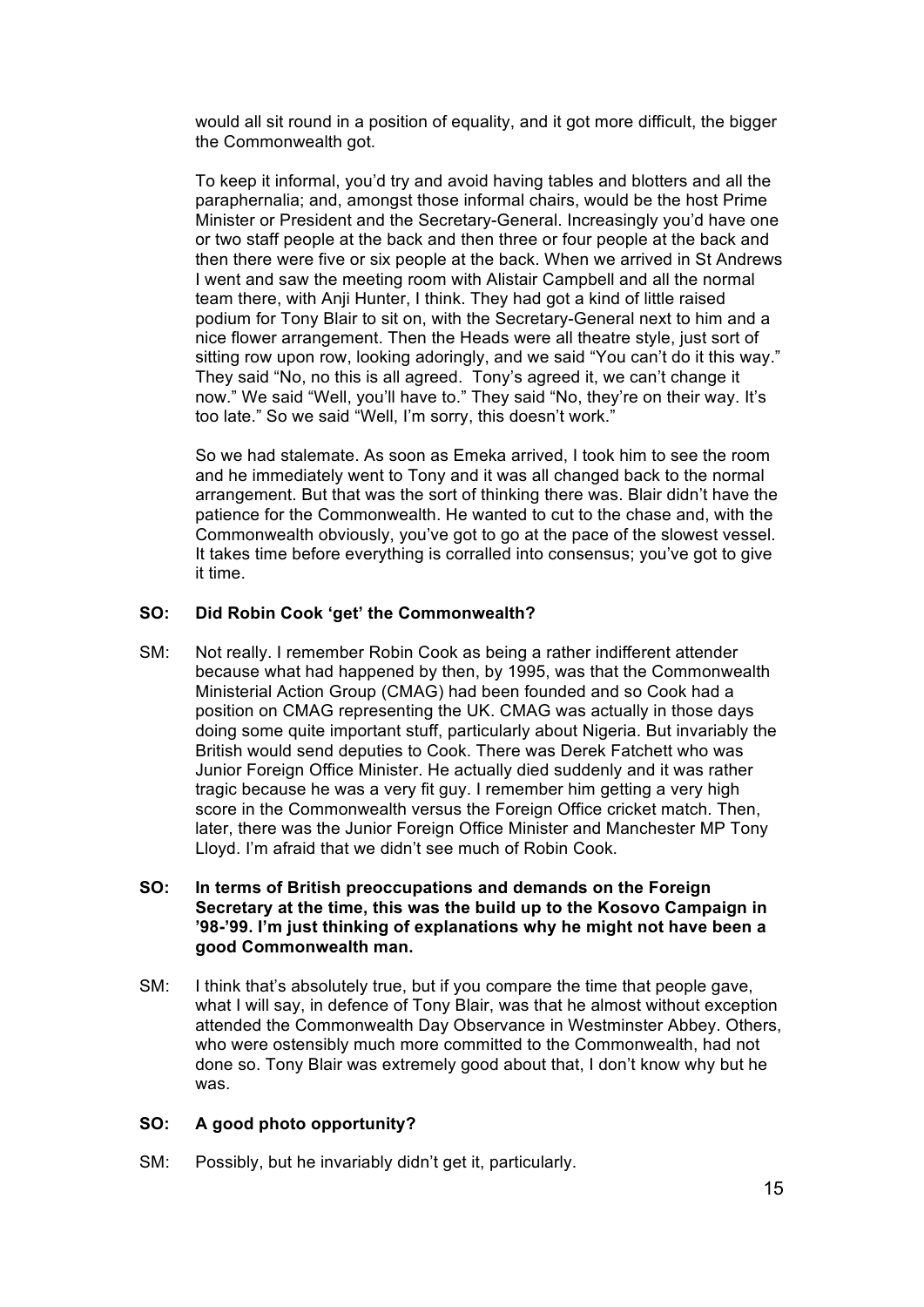#### **SO: Just to conclude, please could you comment, in your experience, on each Secretary-General's relationship with the Palace.**

SM: It is a very interesting relationship because it is a distinct one from government. I think the Queen sees her relationship as Head of the Commonwealth as being quite separate to her relationship with the British Prime Minister or the Prime Ministers of her other realms. So Sonny and Emeka had regular audiences with the Queen, and I know this was also the case with the other three holders of the office. They also saw her on many other occasions too. She would come to the big events and there was quite a lot of contact. Emeka would keep in close touch with the Private Secretary and had quite a number of meetings or lunches or whatever. There were some moments, like over Fiji in 1987, when the Palace actually performed in relation to the Governor General, a remarkably separate function to the British government machinery. I suppose that was also true of Sir Humphrey Gibbs in Rhodesia after UDI; you know that they were operating on a rather different track. Again, those links with the Palace and constitutionality were quite unique.

## **SO: As you say, Ratu Penaia's relationship as Governor was with the Queen.**

SM: In Fiji, absolutely, until it became utterly untenable. That was a recognition that there was something distinctive there and something that had its own particular hold - it may not have been a major element in the crisis but it had its own particular hold. Interestingly, when Rabuka came back to power legitimately as Prime Minister, the first thing he did was to present the Queen with this sign of atonement.

# **SO: Did he give her a 'sevu sevu', the whale's tooth?**

SM: The whale's tooth, indeed. There were Palace drafts that would go through a Commonwealth system but not through the British one, necessarily. Of course the Palace would have a British government official; an FCO person probably, as an Assistant Private Secretary so there was that connection but I can remember drafts of Queen's speeches and of course the Queen's Commonwealth Day Message would be passed through Commonwealth channels for the input of the Secretary-General. So I think the Queen had a very clear view - this was a proper job. She wasn't simply a symbol and the relationship was important. The Palace, on the whole, was as helpful as it could be.

It's also interesting to reflect how the succession to the Headship would be dealt with in terms of the Commonwealth, and that's been a tricky issue. Obviously one clear possibility is that Prince Charles will be appointed the next Head, so there have been continuing attempts, over the years, to develop the Prince of Wales' interest in the Commonwealth. When the Commonwealth of Learning was established in Vancouver, the thought was that Prince Charles might become the Chairman of the Board of Governors, though that in the end came to nothing. It was a pity because Prince Edward had been President of the Commonwealth Games Federation and this is a valuable role. One thing Emeka did was to open up a role for the Queen at the opening ceremony of CHOGM. Up to that point, the Queen had never come to the CHOGM though everyone thought she did. She would be staying